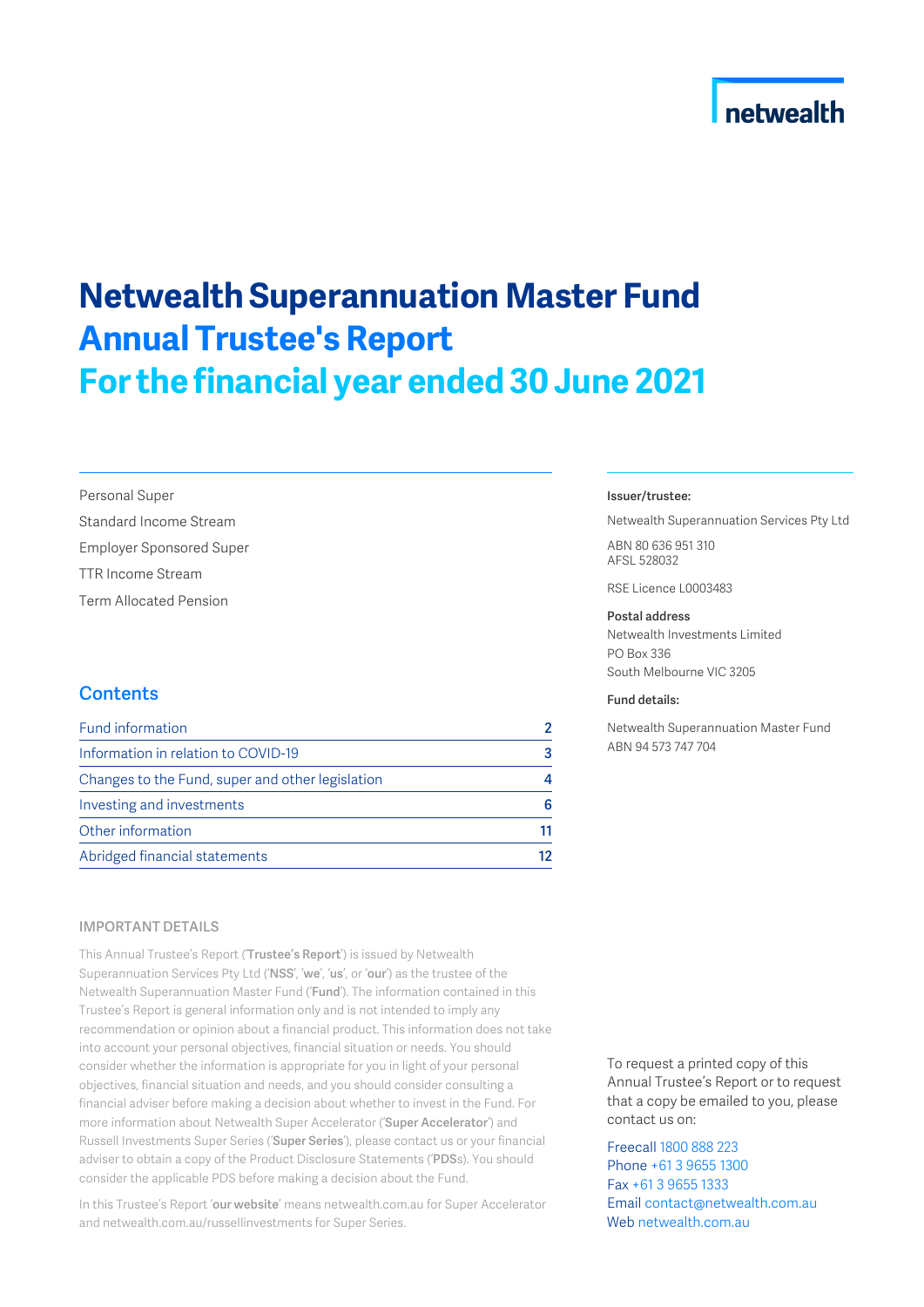## <span id="page-1-0"></span>Fund information

This Trustee's Report to members of the Fund for the year ended 30 June 2021 provides important information about the Fund.

Netwealth Superannuation Services Pty Ltd is the issuer and the trustee of the Fund, marketed as Super Accelerator and Russell Investments Super Series.

Netwealth Superannuation Master Fund ABN 94 573 747 704 RSE Registration R1000184

Below is the Unique Superannuation Identifier ('USI') for each of the superannuation products within the Fund. USIs are used in SuperStream to identify the superannuation product which an employee (member) is contributing to.

| <b>Superannuation service</b>                                             | <b>USI</b> |
|---------------------------------------------------------------------------|------------|
| Netwealth Super Accelerator - Personal Super                              | NET0017AU  |
| Netwealth Super Accelerator - Employer Sponsored Super                    | NET0018AU  |
| Russell Investments Super Series - Personal Super                         | NET0017AU  |
| Income Stream service                                                     | <b>USI</b> |
| Netwealth Super Accelerator - Standard Income Stream                      | NET0021AU  |
| Netwealth Super Accelerator – Transition to Retirement Income Stream      | NET0019AU  |
| Netwealth Super Accelerator – Term Allocated Pension                      | NET0020AU  |
| Russell Investments Super Series - Standard Income Stream                 | NET0021AU  |
| Russell Investments Super Series - Transition to Retirement Income Stream | NET0019AU  |
| Russell Investments Super Series – Term Allocated Pension                 | NFT0020AU  |

Trustees have obligations to assess their performance and to determine whether the financial interests of members are being promoted and publish a summary of those findings on the fund website - you can find our assessments under the 'Member information' section of our website. Information about Annual Member Meetings are published on fund websites – you can find such information under the 'Member information' section of our website.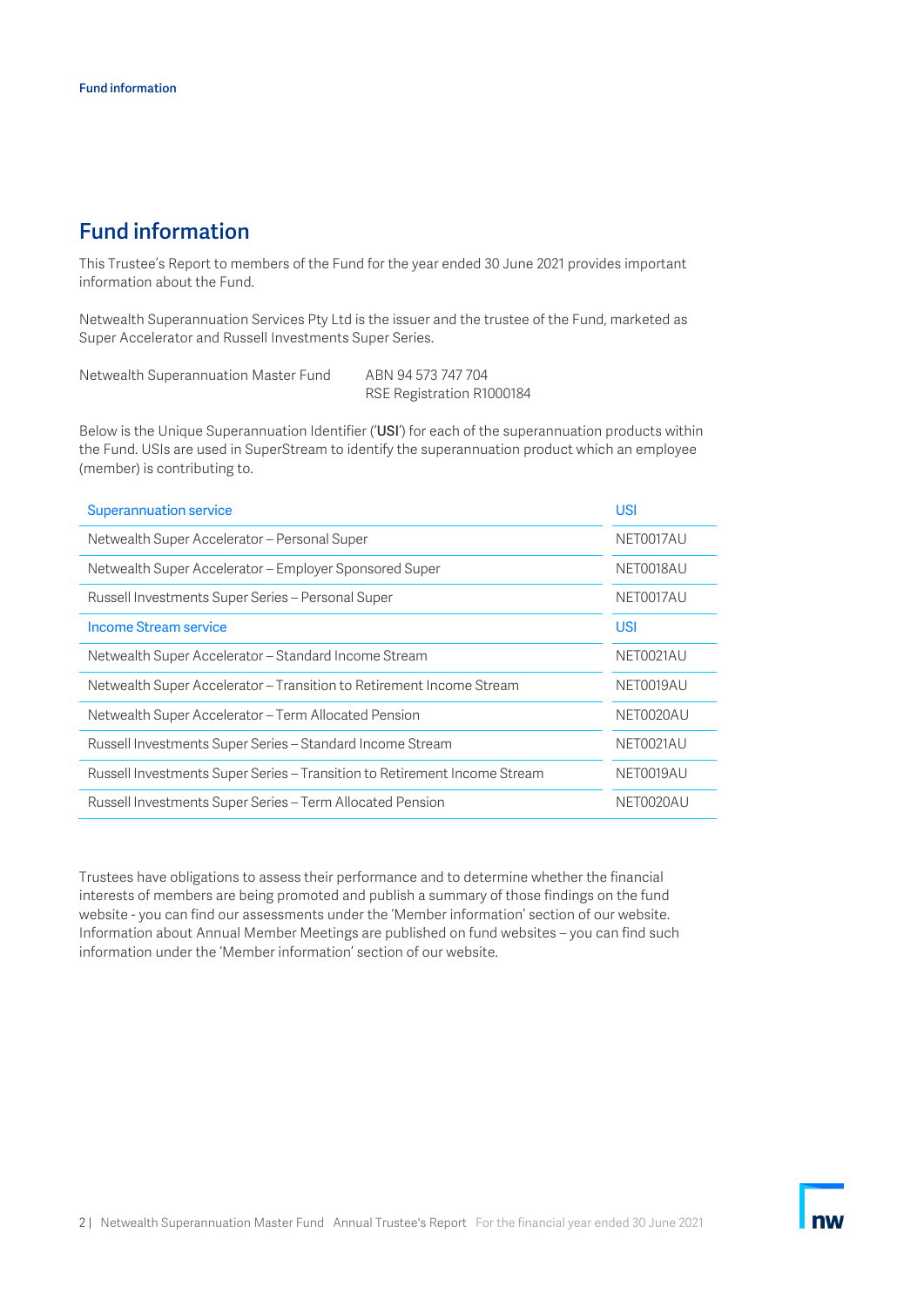## The trustee

As trustee of the Fund, we are responsible for the operation and overall investment policy of the Fund. We hold a Registrable Superannuation Entity ('RSE') Licence (No. L0003483) to act as trustee for the purposes of the Superannuation Industry (Supervision) Act 1993 ('SIS Act') and we hold an Australian Financial Services ('AFS') licence (No. 528032).

We comply with the Australian Prudential Regulation Authority ('APRA') Superannuation Prudential Standards.

We have effected and maintain an in-force professional indemnity insurance policy.

### **Compliance**

The annual return for the year ended 30 June 2021 was lodged with APRA by 30 September 2021, as required by legislation.

The Fund is a complying and regulated superannuation fund in line with the Income Tax Assessment Act 1997. We monitor compliance and legislative requirements in respect of the Fund and can confirm we have not received a notice of non-compliance under Section 40 or Section 63 of the SIS Act.

The Fund has not sought a MySuper authorisation and as a result, the Fund does not accept default employer contributions on behalf of members who have not nominated the Fund as their chosen fund and provided an investment direction.

We can confirm that as at 30 June 2021 the Fund is eligible to accept most other contribution types allowable under superannuation legislation.

## Further information

All members have the right to inspect the trust deed which governs the Fund and are able to request a copy of the most recent Auditor's Report. To request this information or any other information to help you understand your benefit or the features of the Fund, please contact us by email – contact@netwealth.com.au, or by telephone – Freecall 1800 888 223 (within Australia) or +61 3 9655 1300.

## <span id="page-2-0"></span>Information in relation to COVID-19

Following the onset of COVID-19, Netwealth has implemented a comprehensive operational plan to ensure we remain well positioned to support our members.

There has been no significant disruption to the services provided to members.

The Federal Government announced temporary changes to the conditions of early release of super as part of its COVID-19 response ('Early Release Initiative') in the 2019/20 financial year, followed by a brief extension in the 2020/21 financial year before it ceased on 31 December 2020. From 1 July 2021, members who received a payment under the Early Release Initiative can re-contribute some or all of that amount back into the Fund between 1 July 2021 and 30 June 2030 ('Covid-19 re-contribution') by giving us notice in the approved ATO form which is available on the ATO website. Covid-19 recontributions will not count towards a member's non-concessional contribution cap. Further information about Covid-19 re-contributions is available at ato.gov.au.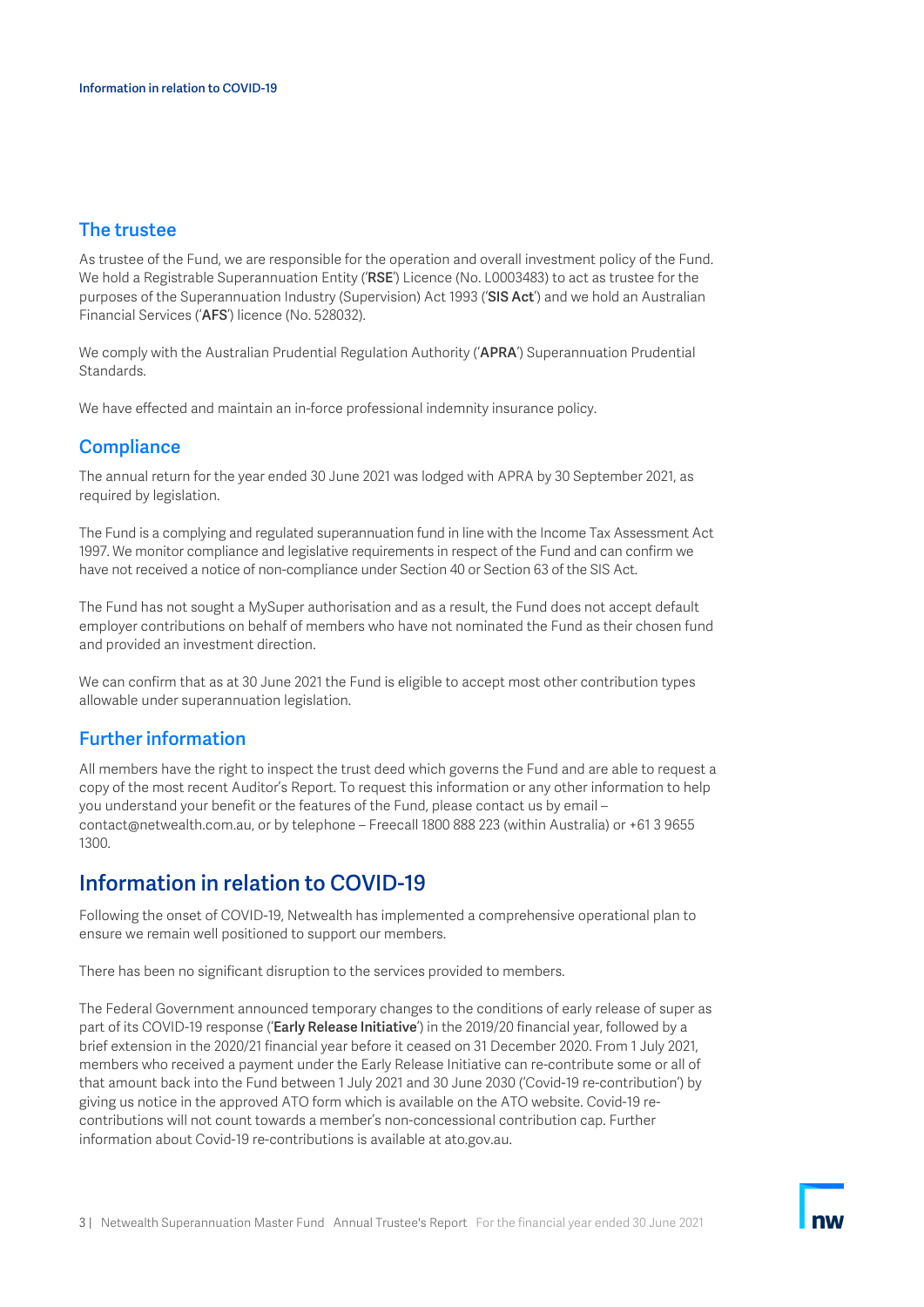## <span id="page-3-0"></span>Changes to the Fund, super and other legislation

### Changes to the Fund

The PDSs for Super Accelerator and Super Series were last updated on 1 July 2021.

We continue to add features to the Fund to improve the options for our members and ensure they can make the most of their super. Members have access to new features of the Fund when those features are released.

Where we have made changes that have had a material impact on members, we wrote to affected members to make sure that they were properly informed and updated the information in the applicable PDSs (including applicable Information Guide(s)). Members should obtain a copy of the latest applicable PDS before using these new features or undertaking new investments as they are taken to have read and accepted the terms and conditions contained in that PDS.

Where changes to the Fund are not materially adverse, the updated information may be made available to members in the applicable Product Disclosure Updates document at any time on our website.

Important changes made to the Fund over the last 12 months are outlined below. These changes have previously been notified to members. For more information on the changes listed below, refer to the applicable PDS (including applicable Information Guide(s)) and to Product Disclosure Updates on our website.

#### Change of trustee for the Fund

As a result of the Hayne Royal Commission recommendation that a superannuation trustee should not undertake any activity other than being a superannuation trustee, there has been a change of trustee for the Fund which occurred on 1 July 2021. Netwealth Investments Limited has retired as the trustee of the Fund and NSS has been appointed as the new trustee.

NSS is a fully owned subsidiary of Netwealth Group Limited ('NGL'). The Board of Directors of NSS is comprised of Rita Harris (chair) and Jack Diamond, who are independent directors not otherwise associated with NGL, and Michael Heine, Davyd Lewis and Sally Freeman, who are also directors of NGL and other Netwealth companies. NSS is a separate entity whose sole role is to be the trustee of the Fund, to the exclusion of all other activities.

#### Changes to the way the interest retained on the cash account is disclosed

This cost has been reclassified in the PDS from an administration cost to an indirect cost to better reflect the nature of this cost to members. There is no change to the way interest is allocated to your account or the way it is calculated.

#### Upfront member advice fee on future contributions

If you have a Nominated Financial Adviser, you may agree with them to pay an upfront member advice fee on initial contributions or rollovers into your account. If you have an existing standing instruction on your account to pay an upfront member advice fee on subsequent contributions or rollovers, or in relation to a regular contribution plan, this will cease to apply from 1 July 2022. You can find information about your member advice fees by logging into your account and viewing your fee profile under 'My Details', or you can contact us. If you want to change your member advice fees you should contact your adviser or us.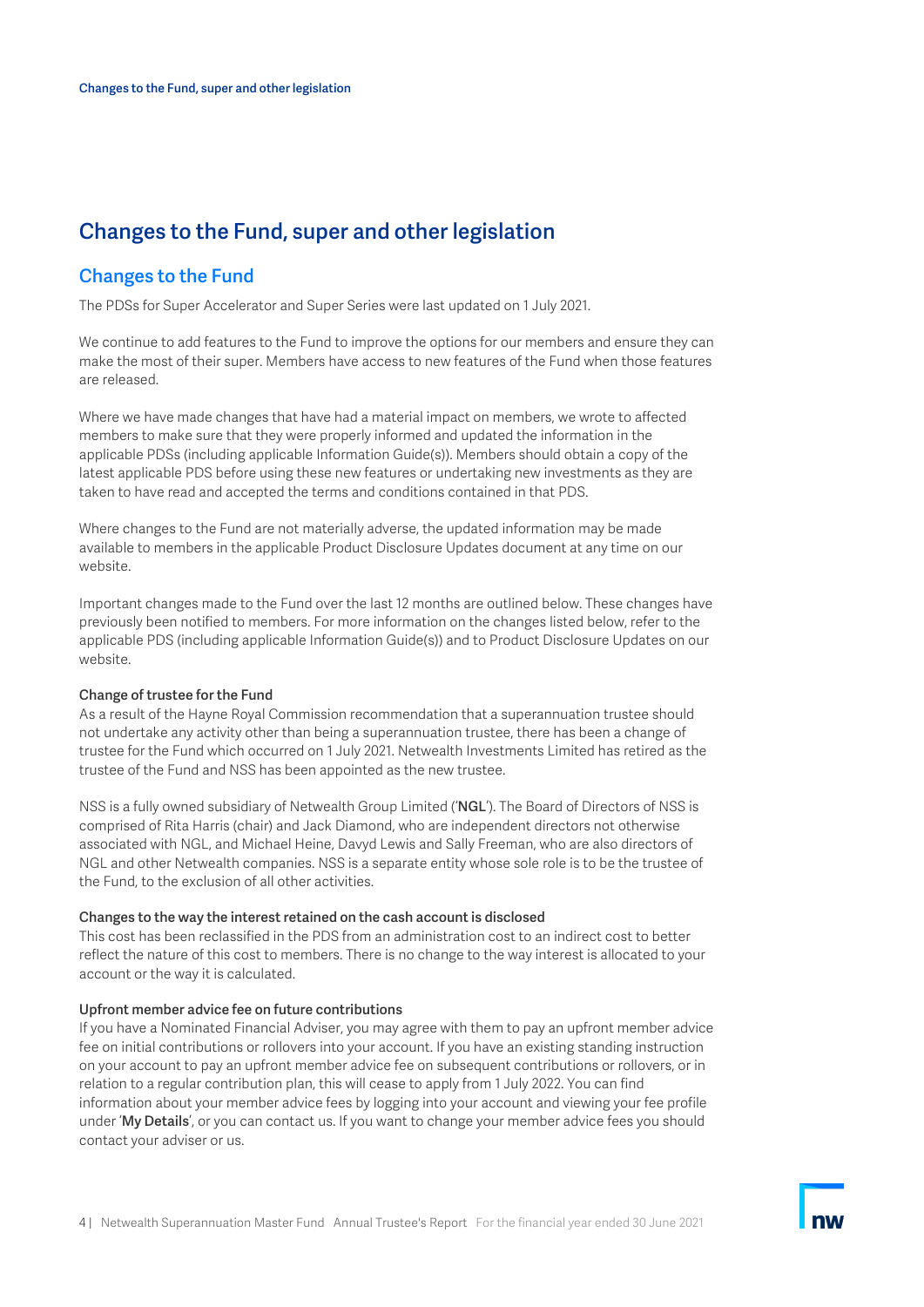#### Introduction of a new fixed term member advice fee option

If you have a Nominated Financial Adviser, you may agree to pay them a fixed term member advice fee. Fixed term member advice fees are payable for a period of no longer than 12 months. Further details about this fee can be found in the PDSs.

#### Product Disclosure Updates

NSS provides new and improved functionality on an ongoing basis to ensure we continue to meet the needs of our members. Ongoing changes to the product are published in the 'Product Disclosure Updates' section on our website. The following enhancements and changes have previously been updated on our website and are now incorporated in the new disclosure documents:

- Changes to the way ASX listed securities are executed for 'at market' orders
- Increased investment limits for international listed securities
- Managed Account investments now available in a Dollar Cost Averaging Plan
- Increased ASX listed securities pricing frequency
- Reduced minimum annual payment required for income stream accounts
- Changes to contribution rules around the work test and spouse contributions

## Changes to super and other legislation

The following is a summary of some of the changes to superannuation regulation and tax law announced by the government. These have resulted in changes to information that has been previously provided to members, including in the PDSs:

- Indexation of contribution and transfer balance caps
- Removing the ability for trustees to voluntarily transfer member benefits to an eligible rollover fund
- The temporary 50% reduction in the minimum annual payment requirements for income stream accounts for the 2020/21 financial year was extended for another financial year
- The cut-off age for non-concessional contribution bring forward arrangements has been increased from age 65 to age 67
- The excess concessional contributions charge has been removed

More information about these changes is available in the applicable PDS for the Fund (including Information Guides) which are available on our website, in printed form by calling Freecall 1800 888 223 or from your financial adviser.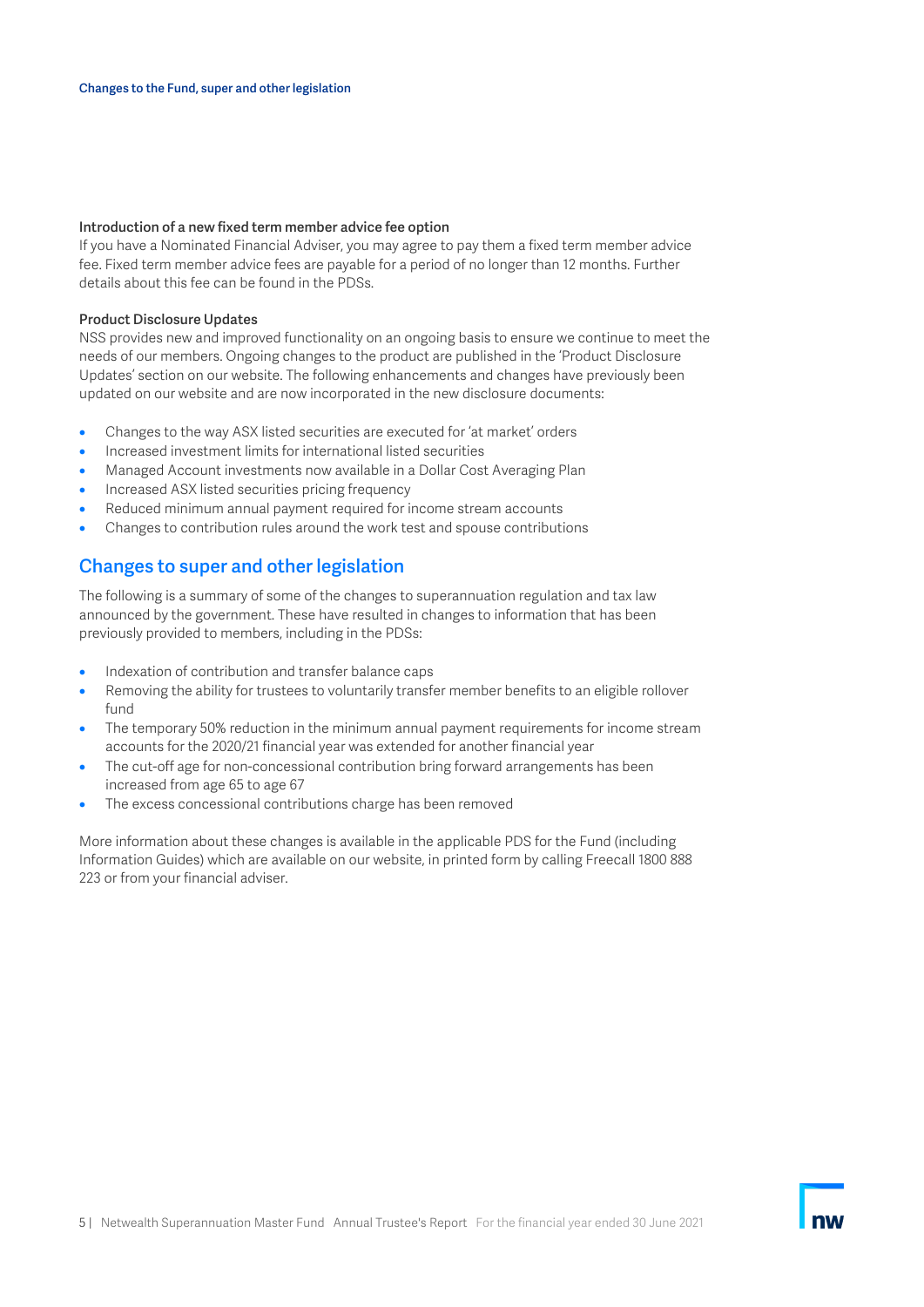## <span id="page-5-0"></span>Investing and investments

### Investment objective

The objective of the Fund is to provide a range of investment options that allow members and their financial adviser, if they have one, to select from a wide range of accessible investments, design a diversified portfolio and easily make changes to their portfolio.

### Investment strategy

The investment strategy for the Fund aims to:

- provide investment choice to members including a wide range of investment options, covering a range of assets, asset classes, investment structures and geographical regions;
- enable members to construct investment strategies to match their needs, objectives and circumstances;
- manage investment risk by making available investments that typically have been subject to appropriate research and approvals; and
- manage investment risk by facilitating investment diversification and applying limits to the concentration of investments in certain assets.

### Investment options

#### Super Accelerator

Super Accelerator investment options will depend on whether the member has chosen Super Accelerator Core or Super Accelerator Plus.

In Super Accelerator Core, the available investment options are:

- term deposits;
- managed funds in the Netwealth Global Specialist Series;
- certain managed models available through approved managed account services; and
- other investments made available from time to time by us for Super Accelerator Core.

In Super Accelerator Plus, the available investment options are:

- term deposits;
- an extensive menu of managed funds (including the Netwealth Global Specialist Series funds) and other types of managed investments;
- managed models available through approved managed account services;
- ASX listed securities (including certain warrants and exchange traded funds);
- international securities listed on overseas exchanges as approved from time to time by us;
- securities listed on other exchanges as approved from time to time by us; and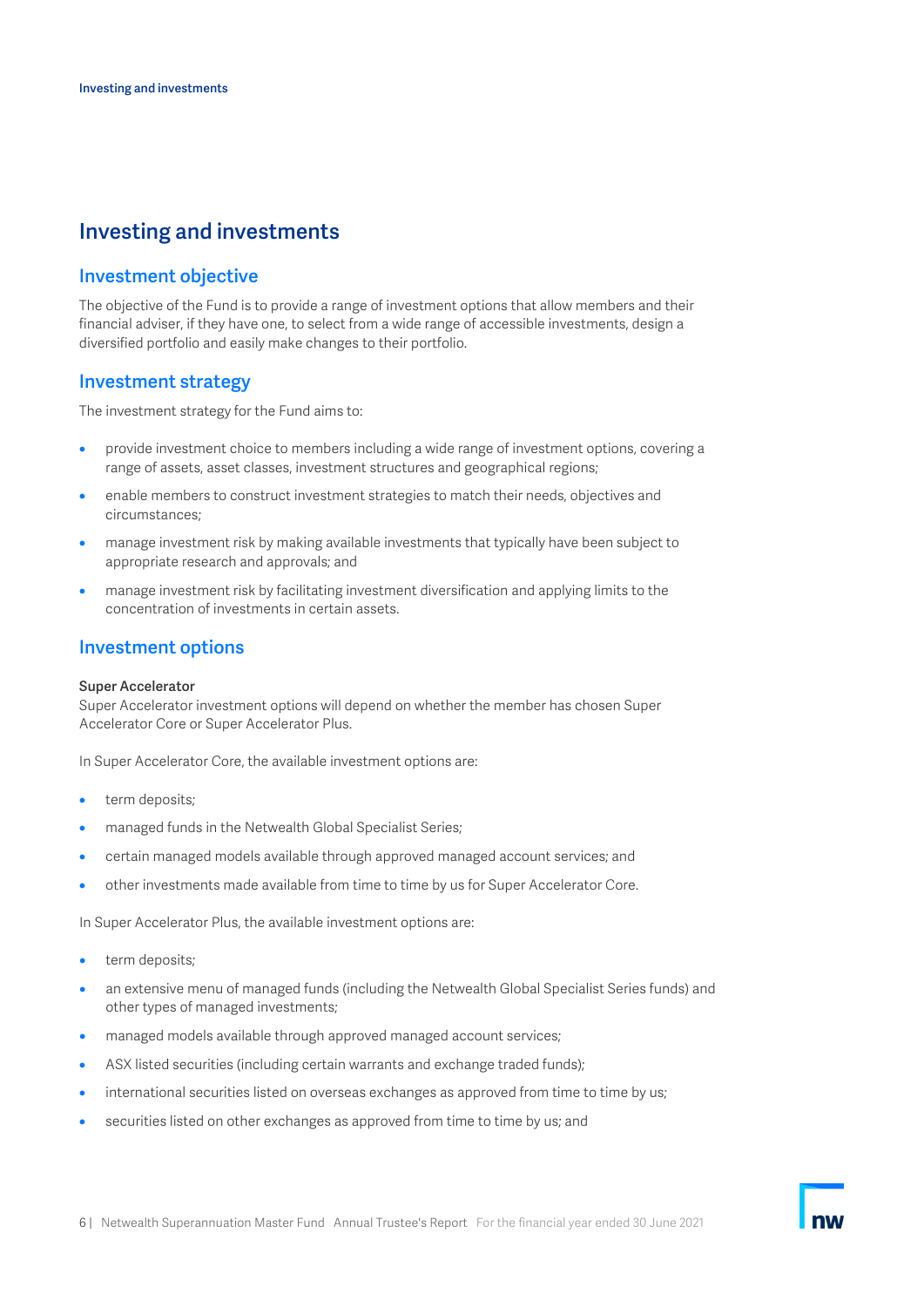• other investments made available from time to time by us for Super Accelerator Plus.

#### Russell Investments Super Series

In Super Series, the available investment options are:

- term deposits;
- a range of managed funds provided by Russell Investment Management Ltd; and
- other investments that may be made available from time to time by us for Super Series.

#### Investment Menu

The Fund makes a range of investment options available to members. Information about each of the investment options available using the Fund is contained in the Investment Menu which is available in the 'Forms and documents' section of our website, in printed form by calling Freecall 1800 888 223 or from your financial adviser.

The Investment Menu provides details of the term deposits, managed funds and managed models (as applicable) available using Super Accelerator and Super Series. Each managed fund or managed model has its own disclosure document which is available on our website through the Investment Menu and you should read the disclosure document of any investment option that you are considering investing in through the Fund. Most ASX listed securities are available for investment using Super Accelerator. A list of available overseas exchanges and approved international securities is available on our website through the Investment Menu for Super Accelerator.

#### Investment limits

There are limits to the proportion of your account that we permit to be invested in different investment categories and in certain investments. These investment limits are set by us to promote diversification of investments. These investment limits may be applied by us when you join and first invest and when you make additional investments. We may also review your investments in relation to these limits from time to time. Where we determine that the investments held in your account are significantly outside any of these limits, we may advise you of this and request that you review and update the investments held in your account. Where investments held in your account remain significantly outside these limits and we have previously notified you of this, we may sell the holding down to the applicable limits. We will notify you or your financial adviser before we take such action. More information about investment limits is available in the applicable version of Information Guide 1 which is available from our website, in printed form by calling Freecall 1800 888 223 or from your financial adviser.

#### Investment option objectives

We classify investment options into the categories described below.

| <b>Category of investment</b><br>option | Investment objective                                                                                                                                                                                 |
|-----------------------------------------|------------------------------------------------------------------------------------------------------------------------------------------------------------------------------------------------------|
| Cash                                    | To provide members with a secure investment option for liquid funds or<br>short-term investment with a competitive interest rate.                                                                    |
| Term deposits                           | To provide a choice of secure income bearing investments that allow<br>members to make an investment for a fixed length of time at a rate of return<br>that is determined at the time of investment. |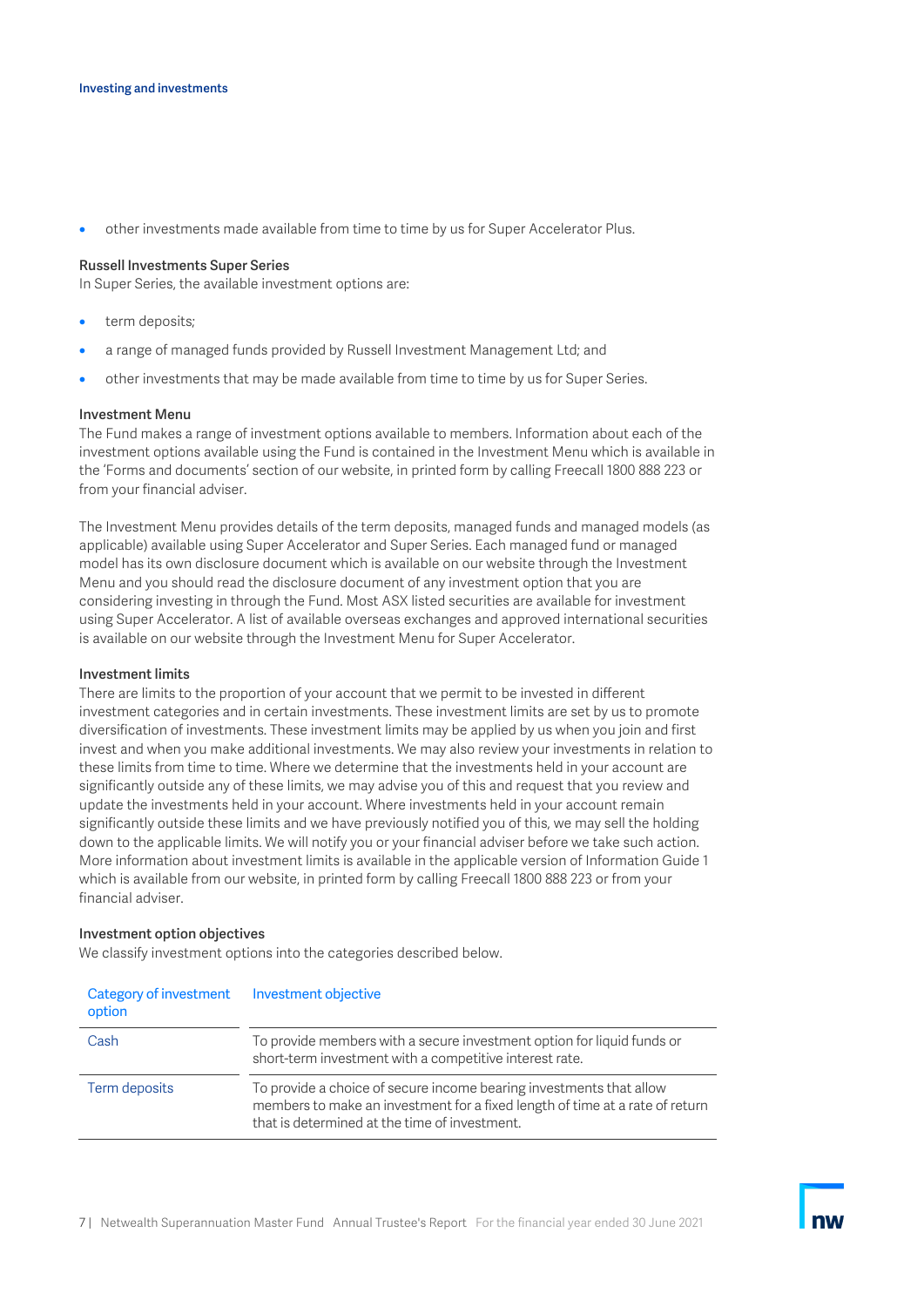| <b>Category of investment</b><br>option                   | Investment objective                                                                                                                                                                                                                                                                                                                                                                                                                                                                                                                           |
|-----------------------------------------------------------|------------------------------------------------------------------------------------------------------------------------------------------------------------------------------------------------------------------------------------------------------------------------------------------------------------------------------------------------------------------------------------------------------------------------------------------------------------------------------------------------------------------------------------------------|
| Australian mortgage<br>trusts                             | To provide members with the opportunity to generate regular income with<br>capital stability and potential diversification benefits when included with<br>other asset classes.                                                                                                                                                                                                                                                                                                                                                                 |
| Australian fixed interest<br>funds or models              | To provide members with the opportunity to generate regular income with<br>capital stability and potential diversification benefits when included with<br>other asset classes.                                                                                                                                                                                                                                                                                                                                                                 |
| International fixed<br>interest funds or models           | To provide members with the opportunity to generate regular income and<br>potential asset class and geographical diversification benefits when<br>included with other asset classes.                                                                                                                                                                                                                                                                                                                                                           |
| Australian equities<br>funds or models -<br>general       | To provide members with the opportunity to generate long term capital<br>growth and/or dividend income from a diversified portfolio of ASX listed<br>securities and to provide the opportunity for diversification benefits across<br>securities, manager styles and asset classes (when included with other<br>asset classes).                                                                                                                                                                                                                |
| Australian equities<br>funds or models -<br>specialist    | To provide members with the opportunity to generate long term capital<br>growth and/or dividend income from a specialised portfolio of Australian<br>listed securities that includes small & micro-cap strategies, equity income,<br>sector specific, geared and low volatility strategies and to provide the<br>opportunity for diversification benefits across securities, manager styles<br>and asset classes (when included with other asset classes).                                                                                     |
| International equities<br>funds or models                 | To provide members with the opportunity to generate long term capital<br>growth and/or dividend income from a portfolio of overseas listed<br>securities. This aims to provide the opportunity for diversification benefits<br>through exposure to other economies and markets and to companies and<br>industries that are not represented on Australian markets.                                                                                                                                                                              |
| International equities<br>funds or models -<br>specialist | To provide members with the opportunity to generate long term capital<br>growth and/or dividend income from a specialized portfolio of international<br>listed securities that includes small & micro-cap strategies, equity income,<br>sector specific, geared and low volatility strategies and to provide the<br>opportunity for diversification benefits across securities, manager styles<br>and asset classes (when included with other asset classes).                                                                                  |
| Australian property<br>securities funds or<br>models      | To provide members with the opportunity to generate long term capital<br>growth and/or income that reflects the characteristics of property<br>investment with diversification across property types and location whilst<br>also providing liquidity offered by equity markets. This provides potential<br>diversification benefits when included with other asset classes.                                                                                                                                                                    |
| Australian direct<br>property funds                       | To provide members with the opportunity to benefit from professionally<br>managed investments in direct property that typically reflect the<br>characteristics of property (tax effective income with some potential for<br>capital growth and provide potential diversification benefits when included<br>with other asset classes). These managed funds are often internally geared<br>which provides the opportunity for members to benefit from leveraging<br>strategies, with recourse limited to the assets of the direct property fund. |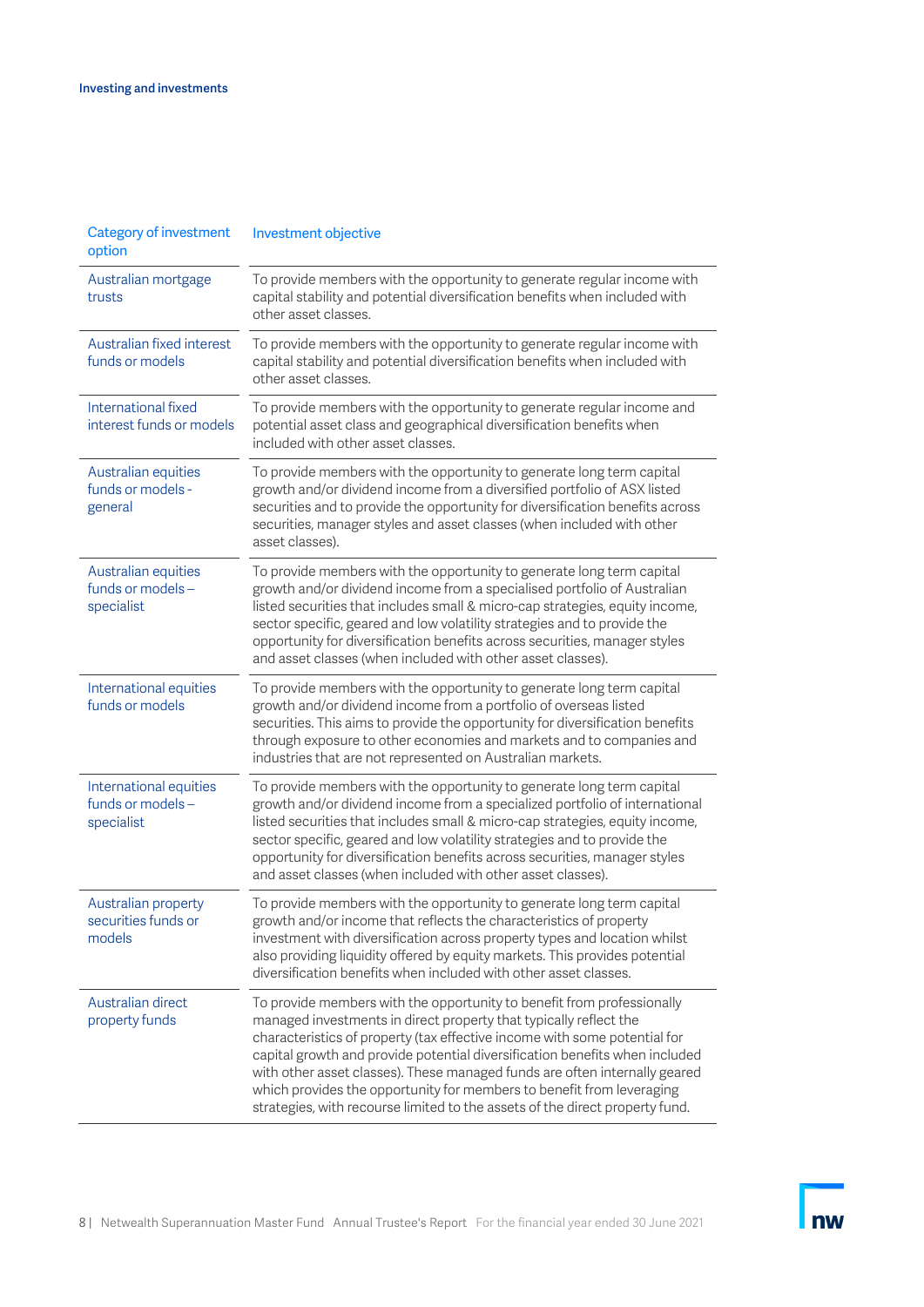| <b>Category of investment</b><br>option   | Investment objective                                                                                                                                                                                                                                                                                                                                        |
|-------------------------------------------|-------------------------------------------------------------------------------------------------------------------------------------------------------------------------------------------------------------------------------------------------------------------------------------------------------------------------------------------------------------|
| International property<br>funds or models | To provide members with the opportunity to generate long term capital<br>growth and/or income that reflects the characteristics of property<br>investment with diversification across property types and locations whilst<br>also providing liquidity offered by global equity markets and the benefit of<br>exposure to other economies.                   |
| Alternative investments                   | To provide members with the opportunity to benefit from alternative<br>investment strategies which are typically referred to as skills based<br>strategies across non-traditional asset classes. This aims to provide<br>diversification benefits through the sources of investment return and to<br>manage market risk or volatility within the portfolio. |
| Multi sector funds or<br>models           | To provide members with the opportunity to benefit from investment in a<br>diverse range of markets and asset classes, and to be managed by<br>professional investment managers.                                                                                                                                                                            |
| <b>ASX</b> listed securities              | To provide members with the opportunity to benefit from investment in a<br>wide range of ASX listed securities.                                                                                                                                                                                                                                             |
| International listed<br>securities        | To provide members with the opportunity to generate long term capital<br>growth and/or dividend income from investment in overseas listed<br>securities, across a range of overseas markets and economies.                                                                                                                                                  |

More information about each of the investment options and their risks is available in the applicable PDS for the Fund (including the applicable version of Information Guide 1) which is available on our website, in printed form by calling Freecall 1800 888 223 or from your financial adviser.

#### Derivatives and warrants

The Fund does not directly hold or manage derivatives but has approved some investments that use derivatives in their investment strategies and maintains a policy regarding the use of derivatives in managed funds.

Derivatives are used by some of the managers of managed funds included in the Investment Menu in their investment strategies. This is disclosed in the managed fund's product disclosure statement as provided by us and both investors and advisers are encouraged to read and understand these documents. Some listed securities that are available through the Fund, such as exchange traded funds, may also use derivatives to implement their investment strategies. Information on the use of derivatives in these products is available from the product's investment manager.

Investment limits are set taking into consideration investment risk and the unique risks associated with alternative strategies that use derivatives extensively.

We may allow investment in certain warrants listed on the ASX, pursuant to an investment request given by a member exercising investment choice within the investment limitations set out in the applicable PDS for the Fund. We do not make investment decisions about warrants.

In approving any warrants for member investment choice, we consider the general and financial reputation of the issuer of the investment option. Investment limits are set taking into consideration the level of diversification within the warrant.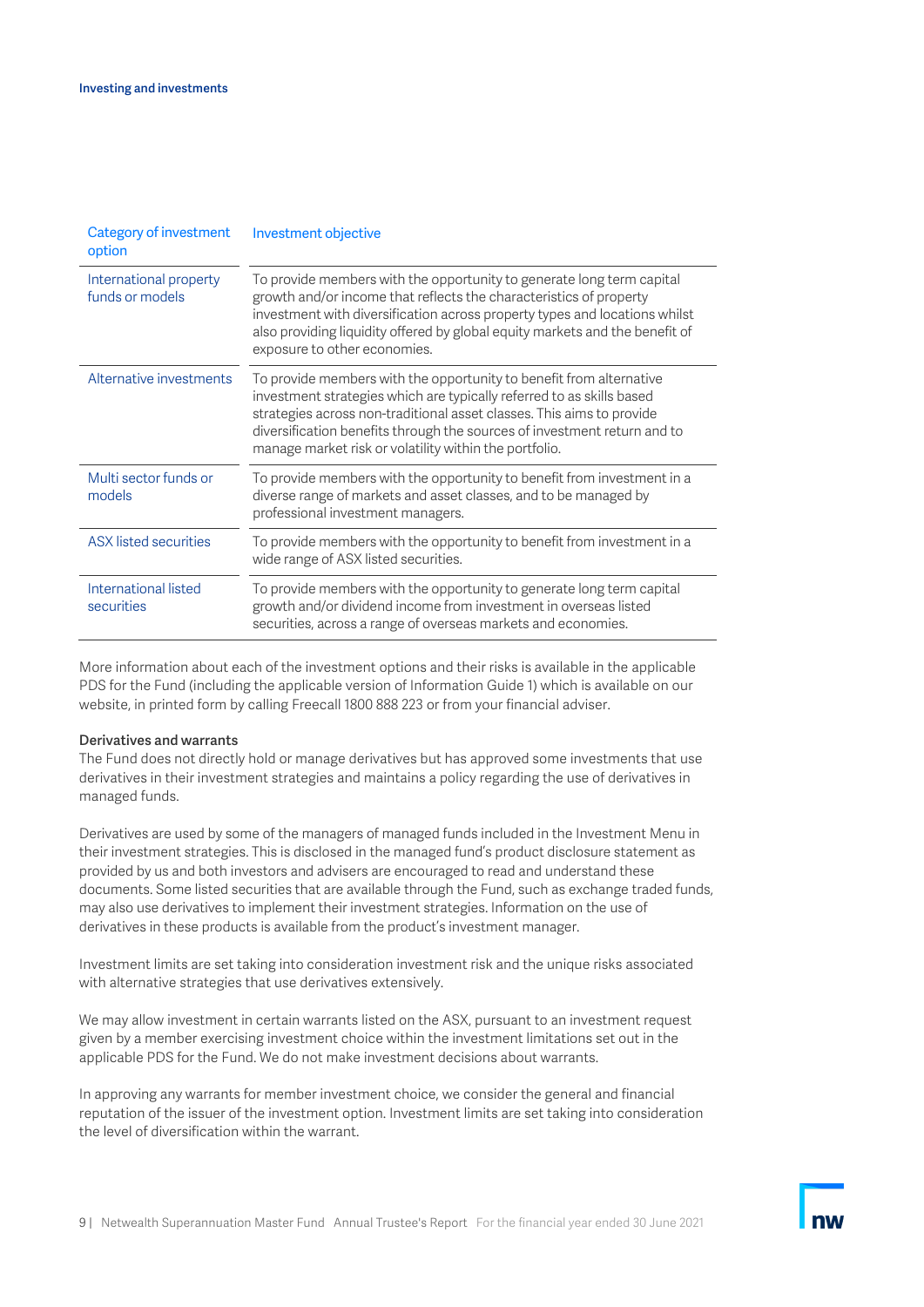We have considered listed warrants in the context of the Fund's overall risks and determined that the risk is not material to the total investments of the Fund. The total value of warrants held in the Fund, as a percentage of total assets, is less than 0.1% of the Fund's assets, and is relevant only to those members who have requested us to invest in them.

#### Significant holdings

At 30 June 2021, the Fund held 10% of the Fund's assets with Australia and New Zealand Banking Group Limited (ABN 11 005 357 522), predominantly in cash and term deposits.

At 30 June 2021, the Fund did not have any other investments that were in excess of 5% of the Fund's total assets.

### Investment performance

Members select their own investment options from a wide range of accessible investments to suit their personal needs and circumstances. The investment performance for each member will vary depending on the choices they make. Members can view information about the performance of their investments by logging into their account and accessing online reports and periodic statements.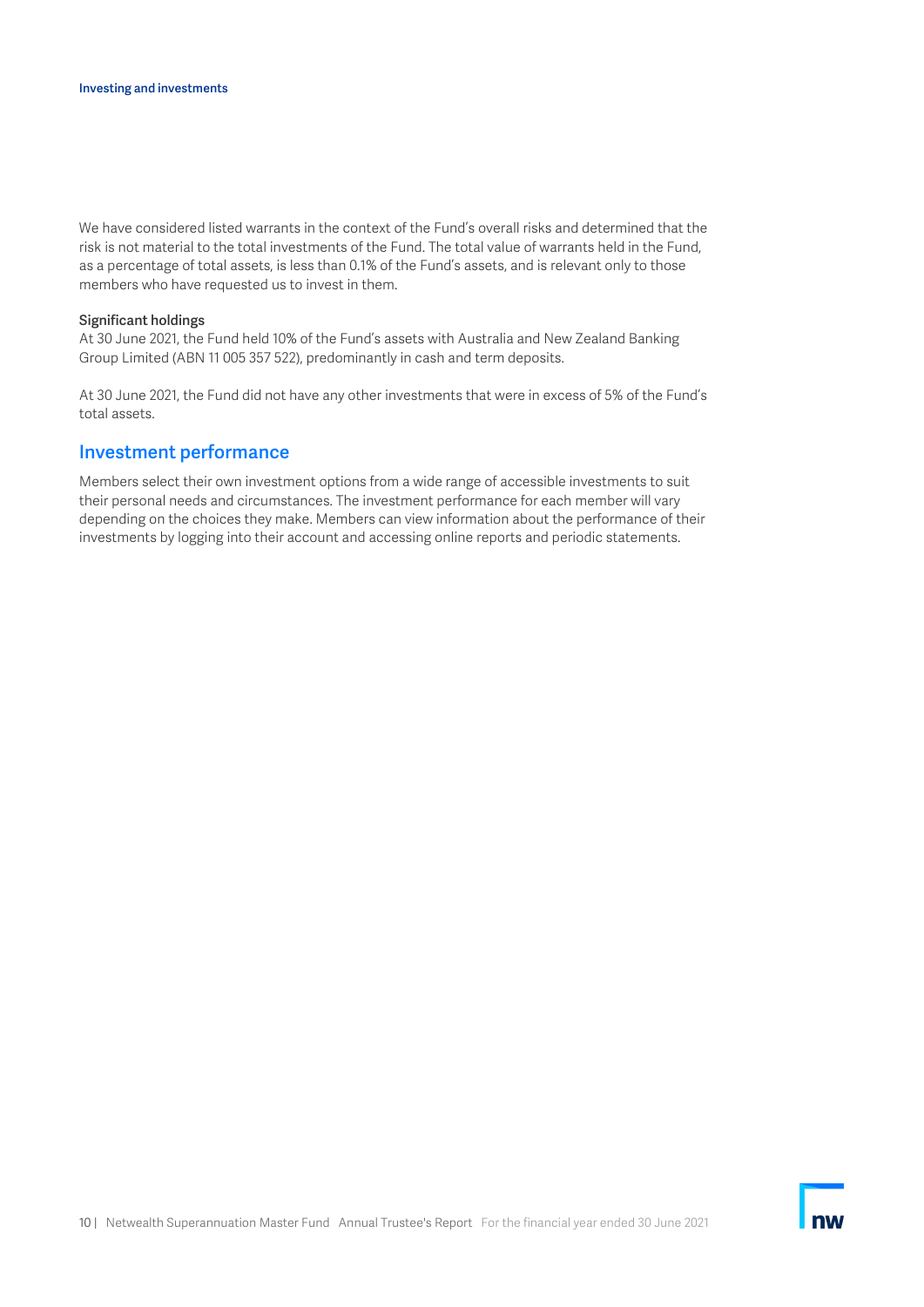## <span id="page-10-0"></span>Other information

## Fund reserve

We maintain a fund reserve account, from which certain approved Fund expenses are paid. These expenses include but are not limited to regulatory costs and audit fees. The fund reserve account is retained in cash and cash equivalents.

| Movement in the fund reserve<br>account for the previous three<br>financial years is: | <b>30 June 21</b><br>\$000s | <b>30 June 20</b><br>\$000s | 30 June 19<br>\$000s |
|---------------------------------------------------------------------------------------|-----------------------------|-----------------------------|----------------------|
| Opening balance                                                                       | 1.004                       | 1.526                       | 2,930                |
| plus Unallocated income & tax<br>credits                                              | 1.561                       | 1.014                       | 371                  |
| less Fund expenses paid                                                               | 1.924                       | 1.536                       | 1.775                |
| <b>Closing balance</b>                                                                | 641                         | 1.004                       | 1.526                |

## Operational risk financial requirement ('ORFR')

Under the APRA prudential requirements, we must ensure we have access to sufficient funds to meet the ORFR. We meet the ORFR with a combination of an operational risk reserve amount held within the Fund and operational risk trustee capital that we hold ourselves specifically for that purpose.

The trustee capital is provided by a related party and we pay the related party a fee based on the amount of capital provided. The cost is reimbursed from the Fund and the cost is generally apportioned between each member's account based on the value of their investments.

The operational risk reserve component is held in an operational risk reserve account within the Fund which is retained in cash and cash equivalents.

| Movement in the operational risk<br>reserve for the previous three<br>financial years is: | <b>30 June 21</b><br>\$000s | <b>30 June 20</b><br>\$000s | <b>30 June 19</b><br>\$000s |
|-------------------------------------------------------------------------------------------|-----------------------------|-----------------------------|-----------------------------|
| Opening balance                                                                           | 1.295                       | 1.284                       | 1.263                       |
| plus Amount transferred in                                                                |                             |                             |                             |
| plus Earnings & interest                                                                  | 6                           |                             |                             |
| <b>Closing balance</b>                                                                    | 1.301                       | 1.295                       | 1.284                       |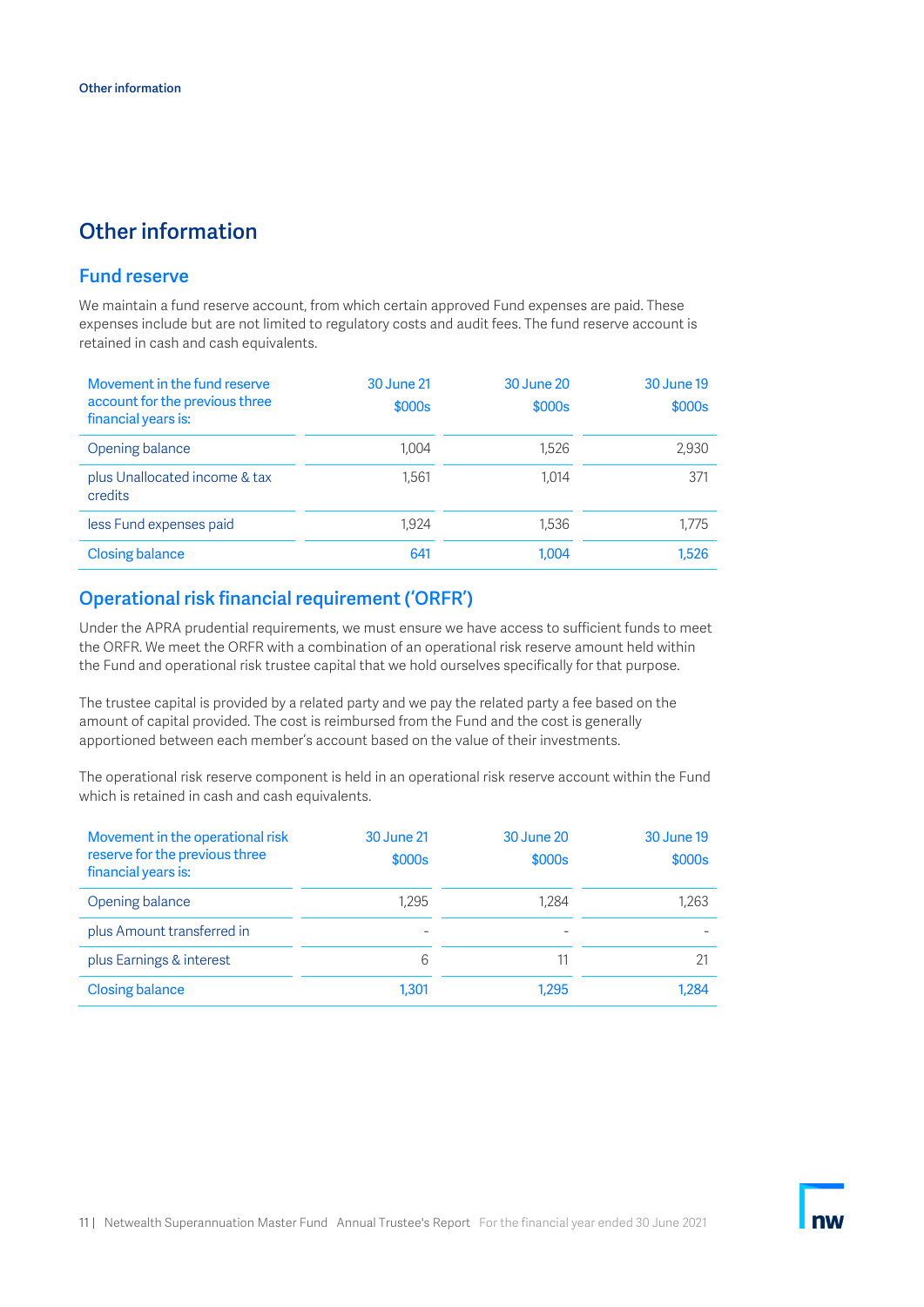## <span id="page-11-0"></span>Abridged financial statements

Please note that the following 2021 abridged financial statements have been extracted from the audited financial statements.

A full copy of the financial statements and the related audit reports are available by contacting us by email – contact@netwealth.com.au, or by telephone – Freecall 1800 888 223 (within Australia) or +61 3 9655 1300.

## Netwealth Superannuation Master Fund

Income Statement for the year ended 30 June 2021

|                                            | 2021      | 2020       |
|--------------------------------------------|-----------|------------|
|                                            | \$000     | \$000      |
| <b>Revenue</b>                             |           |            |
| Changes in net market value of investments | 1,584,427 | (610, 546) |
| Distributions and dividends                | 645,267   | 376,912    |
| Interest                                   | 55,683    | 39,648     |
| <b>Total Revenue</b>                       | 2,285,377 | (193, 986) |
| <b>Expenses</b>                            |           |            |
| Administration and management fees         | 59,232    | 52,806     |
| Adviser fees and remuneration              | 112,247   | 94,503     |
| Other expenses                             | 1,814     | 1,765      |
| <b>Total Expenses</b>                      | 173,293   | 149,074    |
| Operating result before income tax expense | 2,112,084 | (343,060)  |
| Net benefits allocated to members          | 2,022,287 | (273, 340) |
| <b>Operating result</b>                    | 89,797    | (69, 720)  |
| Income tax benefit / (expense)             | (90, 154) | 69,209     |
| Operating result after income tax          | (357)     | (511)      |